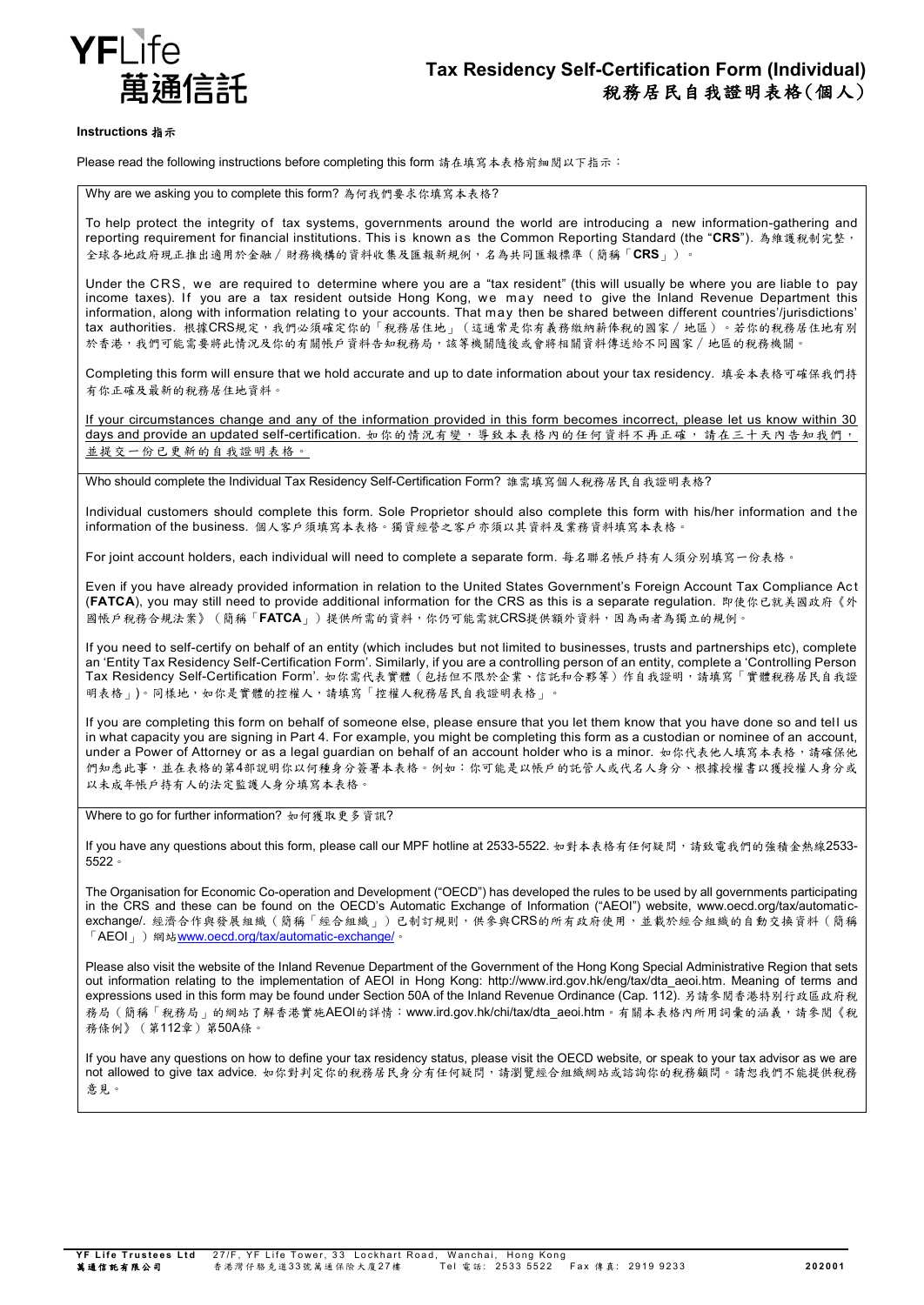

## **Tax Residency Self-Certification Form (Individual)** 稅務居民自我證明表格(個人)

#### **Important Notes** 重要提示:

- This is a self-certification provided by an account holder to a reporting financial institution for the purpose of automatic exchange of financial account information. The data collected may be transmitted by the reporting financial institution to the Inland Revenue Department for transfer to the tax authority of another country/jurisdiction. 這是由帳戶持有人向申報金融╱財務機構提供的自我證明,以作自動交換財務帳 戶資料用途。申報金融╱財務機構可把收集所得的資料交給稅務局,稅務局會將資料轉交到另一國家╱稅務管轄區的稅務當局。
- An account holder should report all changes in his/her tax residency status to the reporting financial institution. 如帳戶持有人的稅務居民 身分有所改變,應盡快將所有變更通知申報金融/財務機構
- All parts of the form must be completed (unless not applicable or otherwise specified). If space provided is insufficient, continue on additional sheet(s). Information in fields/parts marked with (^) are required to be reported by the reporting financial institution to the Inland Revenue Department. 除不適用或特別註明外,必須填寫這份表格所有部分。如這份表格上的空位不夠應用,可另紙填寫。在欄╱部標有 記號(^)的項目為申報金融/財務機構須向稅務局申報的資料。

| Part 1 第1部 - Identification of Individual Account Holder 個人帳戶持有人的身分識辨資料                                                                      |                                                                    |                                                                                                                                      |                            |                 |  |  |
|----------------------------------------------------------------------------------------------------------------------------------------------|--------------------------------------------------------------------|--------------------------------------------------------------------------------------------------------------------------------------|----------------------------|-----------------|--|--|
| (For joint or multiple account holders, complete a separate form for each individual account holder.)<br>(對於聯名帳戶或多人聯名帳戶,每名個人帳戶持有人須分別填寫一份表格。) |                                                                    |                                                                                                                                      |                            |                 |  |  |
| Name of Account Holder<br>帳戶持有人的姓名                                                                                                           | Title 稱謂: □ Mr 先生 □ Ms 女士                                          |                                                                                                                                      |                            |                 |  |  |
|                                                                                                                                              | <sup>^</sup> Last Name or<br>Surname 姓氏:                           |                                                                                                                                      | ^First or Given<br>Name名字: |                 |  |  |
| Hong Kong Identity Card or<br>Passport Number<br>香港身份證或護照號碼                                                                                  | □                                                                  | HKID card no. 香港身份證號碼:                                                                                                               |                            |                 |  |  |
|                                                                                                                                              | $\Box$                                                             | Passport no. (ONLY applicable for person without HKID card,<br>please provide the place of issue.)<br>護照號碼 (僅供沒有香港身份證的人士填寫,請填寫簽發地點。) |                            |                 |  |  |
|                                                                                                                                              | Place of issue 簽發地點:                                               |                                                                                                                                      |                            |                 |  |  |
|                                                                                                                                              | (e.g. Suite, Floor, Building, Street, District 例如: 室、樓層、大廈、街道、地區): |                                                                                                                                      |                            |                 |  |  |
| <b>Current Residence</b>                                                                                                                     | ^City 城市:                                                          |                                                                                                                                      |                            |                 |  |  |
| Address 現時住址                                                                                                                                 | (e.g. Province, State 例如:省、州):                                     |                                                                                                                                      |                            |                 |  |  |
|                                                                                                                                              | ^Country/Jurisdiction 國家 / 稅務管轄區:                                  |                                                                                                                                      |                            |                 |  |  |
|                                                                                                                                              | Post Code/ZIP Code 郵政編碼 / 郵遞區號碼:                                   |                                                                                                                                      |                            |                 |  |  |
| <b>Mailing Address</b>                                                                                                                       | (e.g. Suite, Floor, Building, Street, District 例如:室、樓層、大廈、街道、地區) : |                                                                                                                                      |                            |                 |  |  |
| 通訊地址<br>(Complete if different to the                                                                                                        | ^City 城市:                                                          |                                                                                                                                      |                            |                 |  |  |
| above current residence<br>address)                                                                                                          | (e.g. Province, State 例如:省、州):                                     |                                                                                                                                      |                            |                 |  |  |
| (如通訊地址與上述現時住<br>址不同,填寫此欄)                                                                                                                    | ^Country/Jurisdiction 國家 / 稅務管轄區:                                  |                                                                                                                                      |                            |                 |  |  |
|                                                                                                                                              | Post Code/ZIP Code 郵政編碼 / 郵遞區號碼:                                   |                                                                                                                                      |                            |                 |  |  |
| ^Date of Birth 出生日期                                                                                                                          |                                                                    |                                                                                                                                      |                            | (mm月/dd日/yyyy年) |  |  |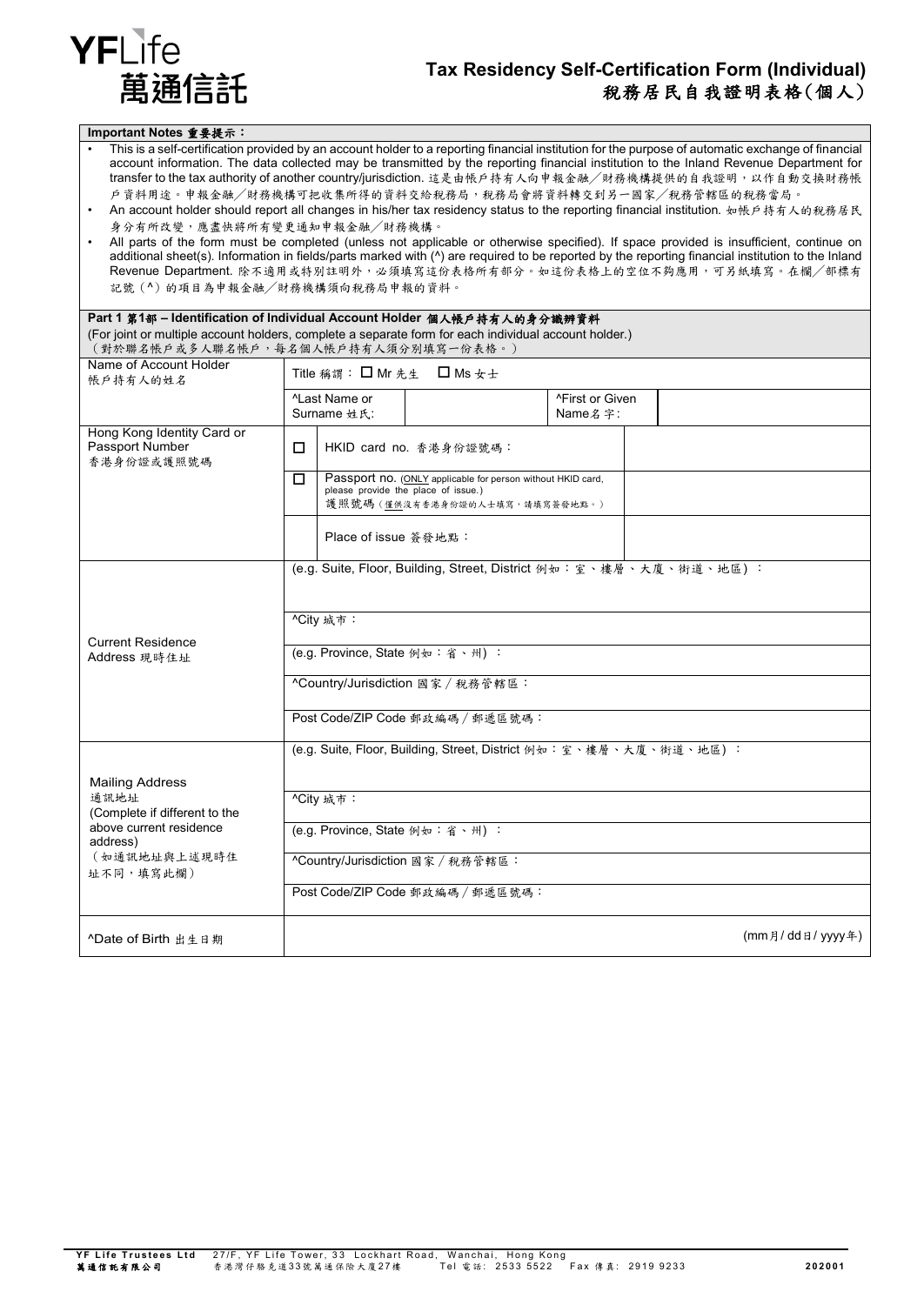# YFLife 萬涌信託

## **Tax Residency Self-Certification Form (Individual)** 稅務居民自我證明表格(個人)

**Part 2**^ **– Country/Jurisdiction of Tax Residence and Taxpayer Identification Number or its Functional Equivalent ("TIN")** 第**2**部^ **–** 國家╱稅務管轄區及稅務編號或具有等同功能的識辨編號(以下簡稱「稅務編號」)

- (1) My Tax Residence is Hong Kong ONLY, with no tax residence in any other jurisdictions or countries (and my HKID number is my TIN). 本人之稅務居住地只有香港,及沒有處於任何其他司法管轄區或國家的稅務居住地(而我的香港身份證號碼是我的稅務編號) Please tick one. 請選一項。
	- Yes 是 (you may skip (2). 你可略過 (2)。)
	- No 否 (please complete (2). 請填寫(2)。)
- (2) Complete the following table indicating 提供以下資料,列明:
	- (a) each country/jurisdiction (including Hong Kong) where the account holder is a resident for tax purposes; and 帳戶持有人作為稅務居 民的國家╱司法管轄區(包括香港);及
	- (b) the account holder's TIN for each country/jurisdiction indicated. 該國家╱稅務管轄區發給帳戶持有人的稅務編號。

If the account holder is a tax resident of Hong Kong, the TIN is the Hong Kong Identity Card Number (HKID). 如帳戶持有人是香港稅務 居民,稅務編號是帳戶持有人的香港身份證號碼。

If a TIN is unavailable, provide the appropriate reason A, B or C  $\ln 2 + i\frac{1}{2}$  # 提供稅務絕號, 必須積會人適的理由:

| $\alpha$ . The concernation provides the appropriate reaction, but $\alpha$ is $\alpha$ is $\alpha$ in $\alpha$ in $\alpha$ in $m$ |                                                                                                                     |  |  |  |
|------------------------------------------------------------------------------------------------------------------------------------|---------------------------------------------------------------------------------------------------------------------|--|--|--|
| # Reason 理由 A                                                                                                                      | The country/jurisdiction where the account holder is a resident for tax purposes does not issue TINs to its         |  |  |  |
|                                                                                                                                    | residents. 帳戶持有人的國家/稅務管轄區並沒有向其居民發出稅務編號。                                                                             |  |  |  |
| Reason 理由 B                                                                                                                        | The account holder is unable to obtain a TIN. Explain why the account holder is unable to obtain a TIN if you       |  |  |  |
|                                                                                                                                    | have selected this reason. 帳戶持有人不能取得稅務編號。如選取這一理由,解釋帳戶持有人不能取得稅務                                                      |  |  |  |
|                                                                                                                                    | 編號的原因。                                                                                                              |  |  |  |
| Reason 理由 C                                                                                                                        | TIN is not required. Select this reason only if the authorities of the country/jurisdiction of tax residence do not |  |  |  |
|                                                                                                                                    | require the TIN to be disclosed. 帳戶持有人毋須提供稅務編號。國家/稅務管轄區的主管機關不需要帳戶持                                                  |  |  |  |
|                                                                                                                                    | 有人披露稅務編號。                                                                                                           |  |  |  |

|   | Country/Jurisdiction of Tax<br>Residence <sup>^</sup><br>國家/稅務管轄區^ | TIN <sup>^</sup><br>稅務編號^ | Enter Reason A, B or C#<br>if no TIN is available<br>如沒有提供稅務編號,<br>填寫理由A、B或C# | Explain why the account holder is unable to<br>obtain a TIN if you have selected Reason B<br>如選取理由B,解釋帳戶持有人<br>不能取得税務編號的原因 |
|---|--------------------------------------------------------------------|---------------------------|-------------------------------------------------------------------------------|----------------------------------------------------------------------------------------------------------------------------|
|   |                                                                    |                           |                                                                               |                                                                                                                            |
| 2 |                                                                    |                           |                                                                               |                                                                                                                            |
| 3 |                                                                    |                           |                                                                               |                                                                                                                            |
| 4 |                                                                    |                           |                                                                               |                                                                                                                            |
| 5 |                                                                    |                           |                                                                               |                                                                                                                            |

If you have any foreign indicia (e.g. nationality, place of birth, residential address/correspondence/office address, contact number, etc…), please provide your explanation for not being a tax resident of the country/jurisdiction. 如果您有任何外籍標記(例如:國籍、出生地點、 .<br>住宅/通訊/辦公地址、聯繫電話等),請在以下方框內解釋不屬於此國家/司法管轄區的稅務居民之原因。